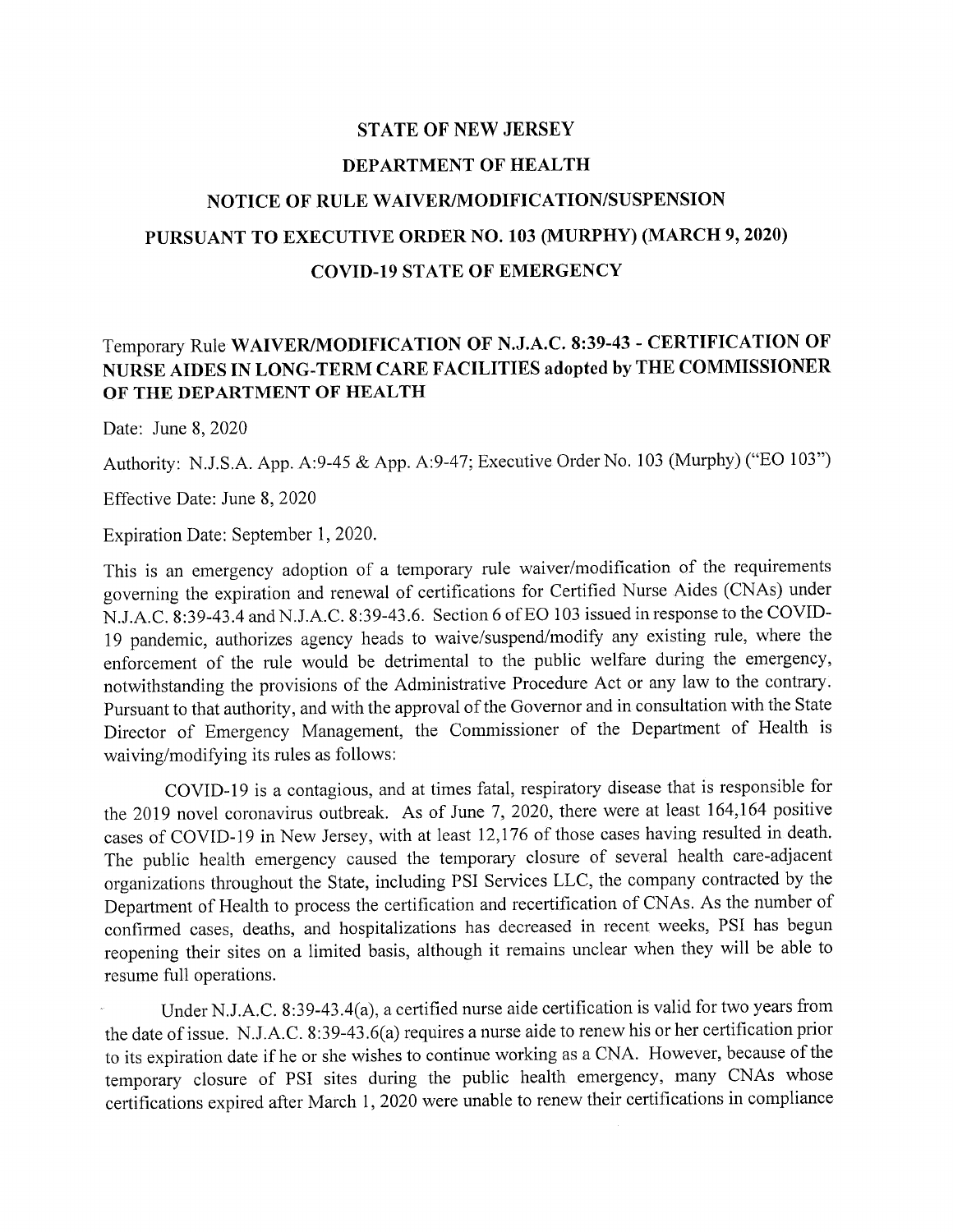with N.J.A.C. 8:39-43.6(a). To address this, the Department issued a memorandum on March 26, 2020 extending the expiration date of any CNA certifications due to expire between March 1, 2020 and May 31, 2020 for 90 days.

Because the public health emergency remains ongoing and PSI continues to operate only in a limited capacity, some CNAs whose certifications are due to expire between March 1, 2020 and August 30, 2020 will still be unable to renew their certifications prior to their expiration in compliance with N.J.A.C. 8:39-43.6. Due to these limitations beyond the control of CNAs and in consideration of the need to ensure adequate staffing of CNAs in good-standing at long term care facilities throughout the State, it is necessary and appropriate to formally waive/modify the requirements in NJ.A.C. 8:39-43.4(a) and NJ.A.C. 8:39-43.6(a). This temporary rule waiver/modification will supersede the memorandum issued by the Department on March 26, 2020 regarding the extension of nurse aide certifications.

Pursuant to this temporary rule waiver/modification, the expiration date of any nurse aide certification scheduled to expire between March 1, 2020 and August 1, 2020 shall be extended until September 1,2020. Additionally, any certified nurse aide whose certification is scheduled to expire between March 1, 2020 and August 1, 2020 shall be permitted to renew his or certification outside of the two-year renewal window, up to and until September 1, 2020.

As of September 1, 2020, all CNAs will be required to resume complying with all regular certification requirements set forth in N.J.A.C. 8:39-43.4 and N.J.A.C. 8:39-43.6.

Any questions concerning this temporary rule waiver/modification should be directed to Jean DeVitto, Executive Director, Certificate of Need and Healthcare Facility Licensure Program at CNL.InquiryWaiverslssued@doh.nj.gov.

Full Text of the proposed modifications follows (additions indicated in boldface thus; deletions indicated in brackets [thus]):

8:39-43.4 Certification

(a) A nurse aide in long-term care facilities certificate shall be valid for a period of two years from the date of issue.

(b) A nurse aide certificate shall not be retained by an employer for any reason.

(c) A nurse aide certificate is not transferable by sale, gift, duplication, or other means and shall not be forged or altered.

(d) Notwithstanding the above, during the duration of the COVID-19 Public Health Emergency, the expiration date of any nurse aide certification scheduled to expire between March 1,2020 and August 1,2020 shall be extended until September 1,2020.